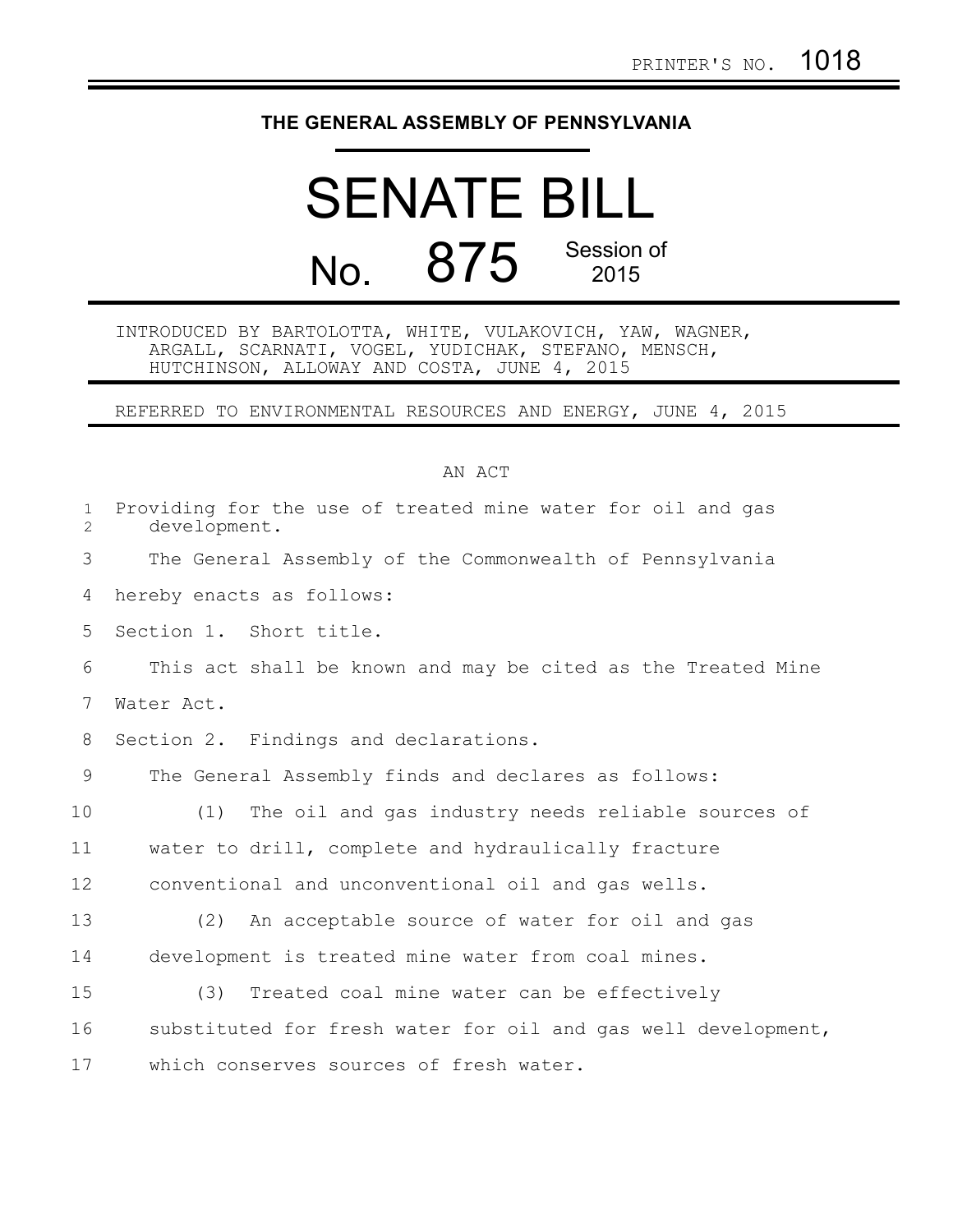(4) The purpose of this act is to protect a mine operator who provides treated mine water for the development of an oil or gas well from liability for the offsite use of treated mine water and to protect persons who use treated mine water to develop oil and gas wells from liability for the treatment or abatement of mine drainage or mine pool water. 1 2 3 4 5 6 7

Section 3. Definitions. 8

The following words and phrases when used in this act shall have the meanings given to them in this section unless the context clearly indicates otherwise: 9 10 11

"Department." The Department of Environmental Protection of the Commonwealth. 12 13

"Mine drainage" or "mine pool water." Water contained in a mine pool or a surface discharge of water caused by mining activity. 14 15 16

"Mine operator." The permittee of an active or closed coal mine that treats mine drainage or mine pool water under a permit issued by the department. 17 18 19

"Oil or gas well development." The drilling, completion, hydraulic fracturing or other development of a conventional or unconventional oil or gas well. 20 21 22

"Treated mine water." Water from an active or closed coal mine that is treated by a mine operator under a permit issued by the department. 23 24 25

Section 4. Liability. 26

(a) Immunity.--A mine operator who provides treated mine water from a permitted mining activity site shall be immune from liability for any cost, injury or damage arising out of the use of the treated mine water if all of the following apply: 27 28 29 30

20150SB0875PN1018 - 2 -